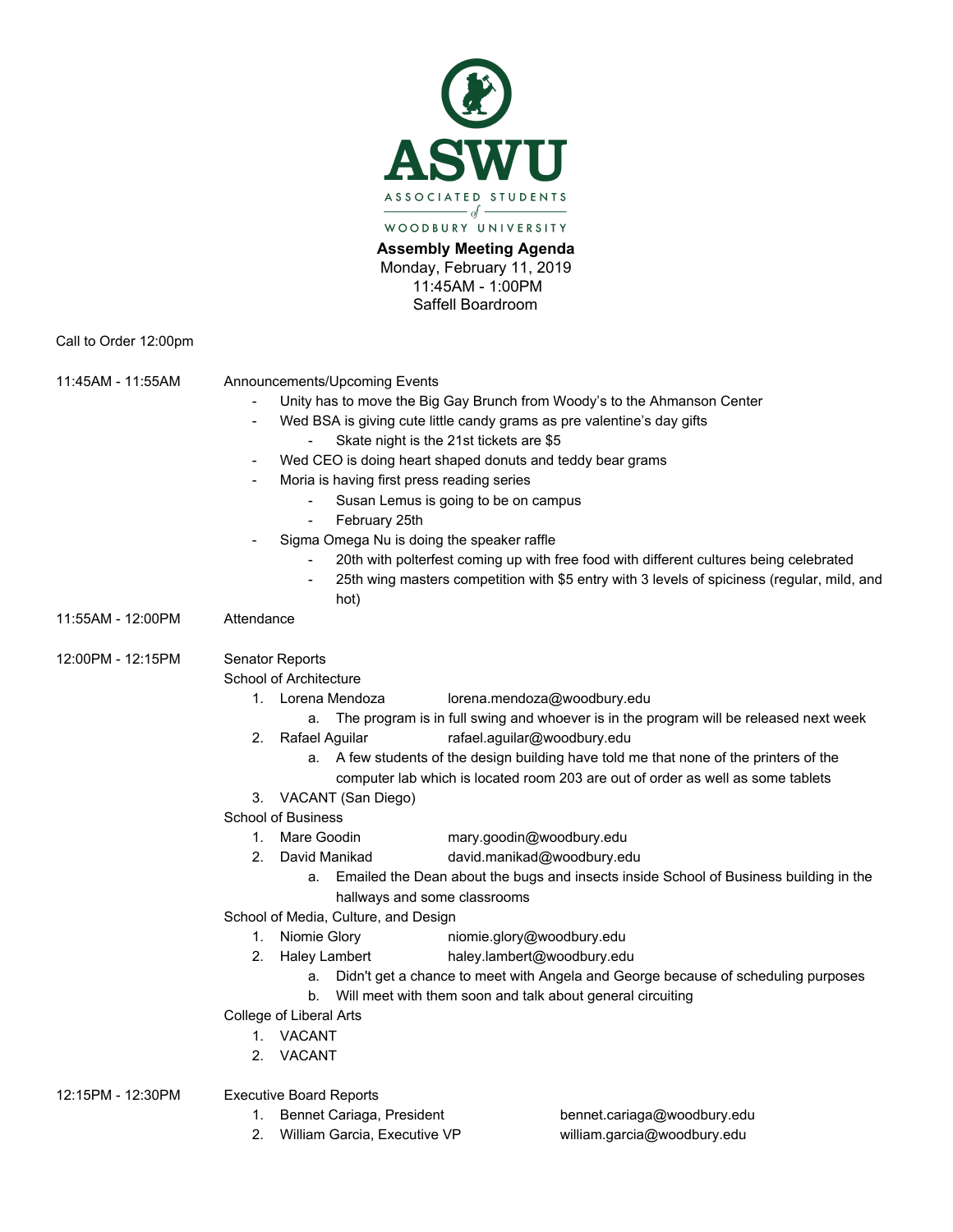|                   | a.<br>maintenance attention                     | If you have any suggestions for areas with poor lighting that you would like to see<br>improved or want to add in, please let us know in order to bring the problem towards                    |  |  |  |
|-------------------|-------------------------------------------------|------------------------------------------------------------------------------------------------------------------------------------------------------------------------------------------------|--|--|--|
|                   | 3. Veronia Alkomos, VP of Finance               | veronia.alkomos@woodbury.edu                                                                                                                                                                   |  |  |  |
|                   | Destiny Garcia, VP of Student Orgs<br>4.        | destiny.garcia@woodbury.edu                                                                                                                                                                    |  |  |  |
|                   | 5.<br>Adam Ramirez, VP of Marketing             | adam.ramirez@woodbury.edu                                                                                                                                                                      |  |  |  |
|                   | a.<br>efficient                                 | The discount cards is a choice between an actual card or for an app which is quicker and                                                                                                       |  |  |  |
|                   | Crystal Sims, VP of Student Life<br>6.          | crystal.sims@woodbury.edu                                                                                                                                                                      |  |  |  |
|                   | а.<br>i.                                        | For Woodstock there is a T Shirt design competition about your take on what the theme is<br>March 6th at the CGI students will choose whichever top two                                        |  |  |  |
|                   | ii.<br>iii.                                     | The prize will be a \$100 check<br>Teaser for Woodstock will be out soon                                                                                                                       |  |  |  |
| 12:30PM - 12:40PM | <b>Advisor Report</b>                           |                                                                                                                                                                                                |  |  |  |
|                   | 1. Tracci Johnson                               | tracci.johnson@woodbury.edu                                                                                                                                                                    |  |  |  |
|                   | а.                                              | Thank you for coming to the memorial last Monday, for those who came, and for coming<br>out to support Rosalie's family and friends.                                                           |  |  |  |
| 12:40PM - 12:50PM | Resolutions                                     |                                                                                                                                                                                                |  |  |  |
| 12:50PM - 1:00PM  | Open Forum                                      |                                                                                                                                                                                                |  |  |  |
|                   | 1.                                              | If you have anything that was not addressed, please submit an anonymous comment into the<br>Comment Box right outside in the hallway, in the pool house, or via our virtual comment box on our |  |  |  |
|                   | website aswu.woodbury.edu.<br>2.                | The graduation list was posted last friday. If your name isn't on the list make sure to check your                                                                                             |  |  |  |
|                   | credits and then update as well                 | a. Keep checking every friday for the updated list                                                                                                                                             |  |  |  |
|                   | Update on getting the pool net?<br>3.           |                                                                                                                                                                                                |  |  |  |
|                   |                                                 | a. It might've been broken, but we will have that replaced soon                                                                                                                                |  |  |  |
|                   | 4.<br>be possible?                              | Would having a more detailed report of where our tuition goes with the description of miscellaneous                                                                                            |  |  |  |
|                   | a.<br>b.                                        | Will be looked into with our new CFO<br>Will try to compile into the pie chart again                                                                                                           |  |  |  |
| 1:00PM            | <b>Next Meeting</b>                             |                                                                                                                                                                                                |  |  |  |
|                   | 1.                                              | Monday, February 25th, 2019, 11:45AM-1:00PM, Saffell Boardroom                                                                                                                                 |  |  |  |
| Adjourn 12:23 pm  |                                                 |                                                                                                                                                                                                |  |  |  |
| Call to Order     |                                                 | <b>REPORT</b>                                                                                                                                                                                  |  |  |  |
|                   |                                                 |                                                                                                                                                                                                |  |  |  |
| 11:45AM - 11:55AM | Announcements/Upcoming Events                   |                                                                                                                                                                                                |  |  |  |
| 11:55AM - 12:00PM | Attendance                                      |                                                                                                                                                                                                |  |  |  |
| 12:00PM - 12:15PM | Senator Reports<br>School of Architecture       |                                                                                                                                                                                                |  |  |  |
|                   | Lorena Mendoza<br>1.                            | lorena.mendoza@woodbury.edu                                                                                                                                                                    |  |  |  |
|                   | Rafael Aguilar<br>2.                            | rafael.aguilar@woodbury.edu                                                                                                                                                                    |  |  |  |
|                   | a.                                              | A few students of the design building have told me that none of the printers of the<br>computer lab which is located room 203 are out of order. That is all for my report. There               |  |  |  |
|                   | are no other concerns.<br>3. VACANT (San Diego) |                                                                                                                                                                                                |  |  |  |
|                   | <b>School of Business</b>                       |                                                                                                                                                                                                |  |  |  |
|                   | Mare Goodin<br>1.                               | mary.goodin@woodbury.edu                                                                                                                                                                       |  |  |  |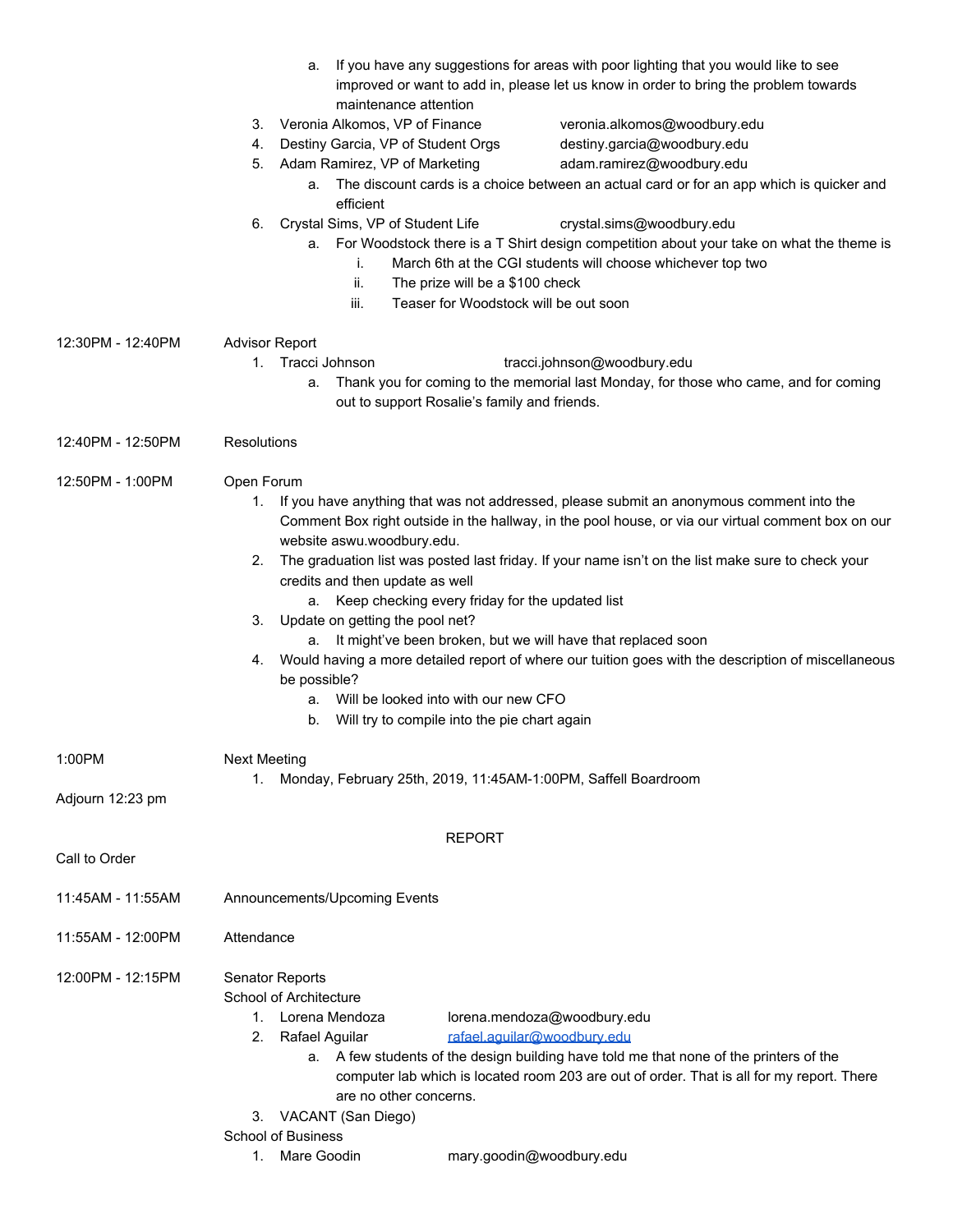2. David Manikad david.manikad@woodbury.edu

School of Media, Culture, and Design

- 1. Niomie Glory [niomie.glory@woodbury.edu](mailto:niomie.glory@woodbury.edu)
	- a. My meeting was pushed back due to scheduling conflicts. This week I will be meeting with Jennifer Peterson, to those that have anything new that you would like me to bring up, please just email me.
- 2. Haley Lambert haley.lambert@woodbury.edu

## College of Liberal Arts

- 1. VACANT
- 2. VACANT
- 12:15PM 12:30PM Executive Board Reports

## 1. Bennet Cariaga, President [bennet.cariaga@woodbury.edu](mailto:bennet.cariaga@woodbury.edu)

- a. Hello everyone! We are quickly approaching the application deadline in order to run for a position on the 2019-2020 ASWU Executive Board! Applications are due this Wednesday, February 13th by 3:00pm. Your campaign flyer is also due as well. Please email them to Tracci and I before the deadline.
- b. Elections week is in less than two weeks! You will receive an email starting on Monday, February 25th containing information and a link to the ballot. This ballot is valid until Friday, March 1st.
	- i. But why wait until March 1st to vote? As long as you vote on or before Wednesday, February 27th around noon, you can be one of the first 250 students to receive a free meal! Attend the elections forum at the Main Quad to hear candidates about their platform and what they can bring to ASWU next school year.
	- ii. First come, first serve...for real !
- c. I have met with Project Manager Valeria in finding different programs and layouts for the ASWU Pool house. Our goal is to have the pool house opened to students by the end of the semester! Please expect updates from Valeria and I in the coming weeks.
- 2. William Garcia, Executive VP [william.garcia@woodbury.edu](mailto:william.garcia@woodbury.edu)
	- a. Things have been a bit slow with the business office but the next projects that will be done will be the condom dispensers restocked and better lighting on campus, particularly in areas that areas that are poorly lit at night
- 3. Veronia Alkomos, VP of Finance [veronia.alkomos@woodbury.edu](mailto:veronia.alkomos@woodbury.edu)
	- a. Since the due dates of the Freas and Reconciliations are posted on the ASWU website, please make sure to check them
	- b. Freas due this week:
		- i. First Press Reading Series
		- ii. Greekspados
		- iii. Delta Game Night
		- iv. Big Gay Brunch
		- v. WuCon
- 4. Destiny Garcia, VP of Student Orgs [destiny.garcia@woodbury.edu](mailto:destiny.garcia@woodbury.edu)
	- a. Org Tabling is Wednesday, 12-1 on quad. If it rains it'll be in woodys.
- 5. Adam Ramirez, VP of Marketing [adam.ramirez@woodbury.edu](mailto:adam.ramirez@woodbury.edu)
	- a. Hey all, reminder to submit your FREA's and flyers as soon as possible in order to promote and advertise your OAC events as soon as possible.
		- i. Don't forget, if you're submitting a flyer for an OAC event, you have to put the ASWU cosponsor stamp on it. You can find the files for the correct flyer size stamps on the aswu website under DOCS&SURVEYS and then under ORG FORMS.
	- b. The order for org table cloths will be placed on Wednesday, so they should be ready before 2 weeks. They will be given out at the following Assembly meeting when they arrive.